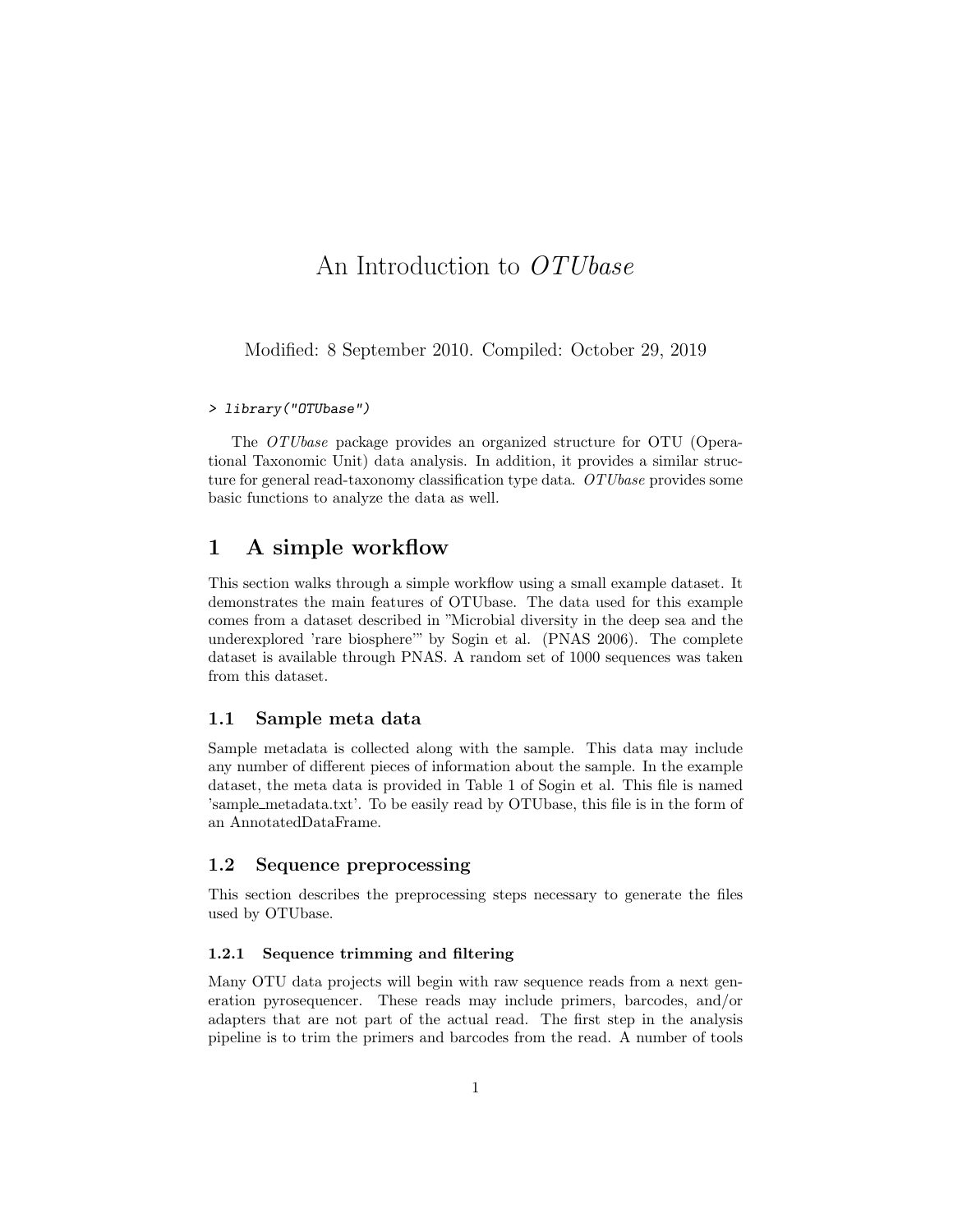are able to do this. Commands in Mothur are 'trim.seqs()' and 'filter.seqs()'. For this workflow we are assuming that these steps have already been done. When the barcodes are trimmed off the reads, a separate file is generally created that links the read with a sample identification. Mothur creates this file automatically and gives it a '.groups' extension. Each line of this file contains a read ID and the ID of the sample the read belongs to, separated by a tab. OTUbase requires this groups file.

### 1.3 Taxonomic classification and OTU generation

There are two main approaches used to analyse amplicon data. An OTU approach involves first clustering the sequences together by similarity into OTUs or Operational Taxonomic Units. These OTUs can then be used in richness calculations and in comparing two samples. An alternate approach attempts to classify each sequence into an existing taxonomy. The RDP classifier, for example, uses a Markof model to sort sequences into genus level classifications.

The data produced by these two approaches is slightly different. The OTU approach results in a list of sequences belonging to each OTU. The classification approach results in each sequence having a classification. OTUbase is able to use either of these types of data.

The data processing involved in OTU generation is described by Pat Schloss on the Mothur web site. Those interested can find the OTU generation steps for Sogin's data at [.](http://www.mothur.org/wiki/Sogin_data_analysis)

The data processing involved in the RDP taxonomic classification is somewhat simpler and less computationally demanding. Details can be found on the RDP website [.](http://rdp.cme.msu.edu/classifier/classifier.jsp)

#### 1.3.1 Reducing the dataset to unique sequences

To decrease the computation time involved in both techniques, duplicate sequences in the dataset are removed first. These sequences can the be added back in after the processing is complete. Mothur removes the duplicate sequences with the command 'unique.seqs()' which also automatically generates a file that keeps track of which sequences have duplicates (called a name file).

In this workflow the duplicate sequences have been removed using Mothur. The name file is called 'sogin.names'

#### 1.4 Importing files into an OTUbase object

OTUbase is able to automatically import a number of files generated during the data processing. These files include the sample file (the group file produced by Mothur), the OTU file (the list file produced by Mothur), and the meta data (in AnnotatedDataFrame format). In addition OTUbase inherits ShortRead which allows the user to include a fasta file and a quality file. OTUbase also recognizes the RDP taxonomic classification files that are in the 'fixed' format.

> dirPath <- system.file("extdata/Sogin\_2006", package="OTUbase")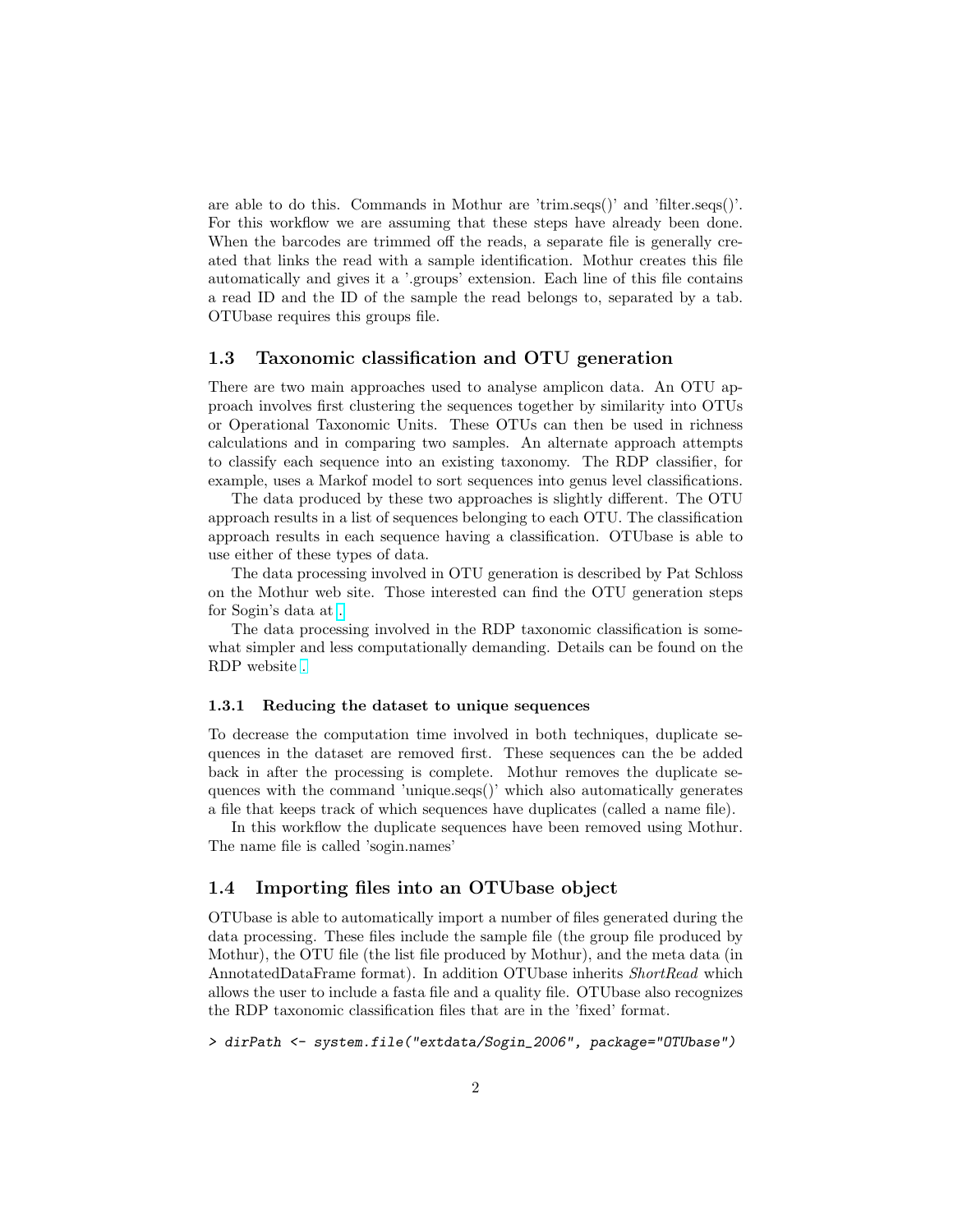Usually dirPath will be the directory path containing the files that will be read by OTUbase.

Because there are two main approaches to data analysis (OTU and Taxonomic classification) we will look at both in parallel. To read in OTU related data the function readOTUset() is used. Likewise, to read in classification data the function readTAXset() is used.

```
> soginOTU <- readOTUset(dirPath=dirPath, level="0.03", samplefile="sogin.groups", fastafile
> soginOTU
```
Class: OTUsetF Number of Sequences: 1000 reads Sequence Width: 56..100 cycles Number of OTUs: 399 Number of Samples: 8 sampleData: T ncol: 6 assignmentData: F

The level is the OTU classification level desired (many clustering levels may be present in one otufile). The default is '0.03'. The samplefile connects the read ID to the sample it belongs to. The fastafile and the associated quality file are optional. Their inclusion may make the reading of the data significantly slower. The otufile must be in Mothur format. The sampleADF is the sample meta data file.

```
> soginTAX <- readTAXset(dirPath=dirPath, fastafile='sogin.fasta', sampleADF='sample_metadat
> soginTAX
```
Class: TAXsetF Number of Sequences: 1000 reads Sequence Width: 56..100 cycles Number of Samples: 8 sampleData: T ncol: 6 assignmentData: F

The readTAXset function only differs from the readOTUset function slightly. Notably different is the absence of an otufile and the presence of a taxfile (in this case the RDP fixed output). Also included in the readTAXset function is the namefile. This file is the Mothur names file and should be included when the dataset has been reduced to unique sequences.

#### 1.5 Accessing data in OTUbase objects

OTUbase provides a number of accessor functions that allow the user to easily access the data contained in the OTUbase object. sread, quality, and id are inherited from the ShortRead package and allow access to the sequence, the quality, and the sequence id. In addition, sampleID, sData, and aData provide access to the sample ID, the sample meta data, and the assignment meta data respectively (when available).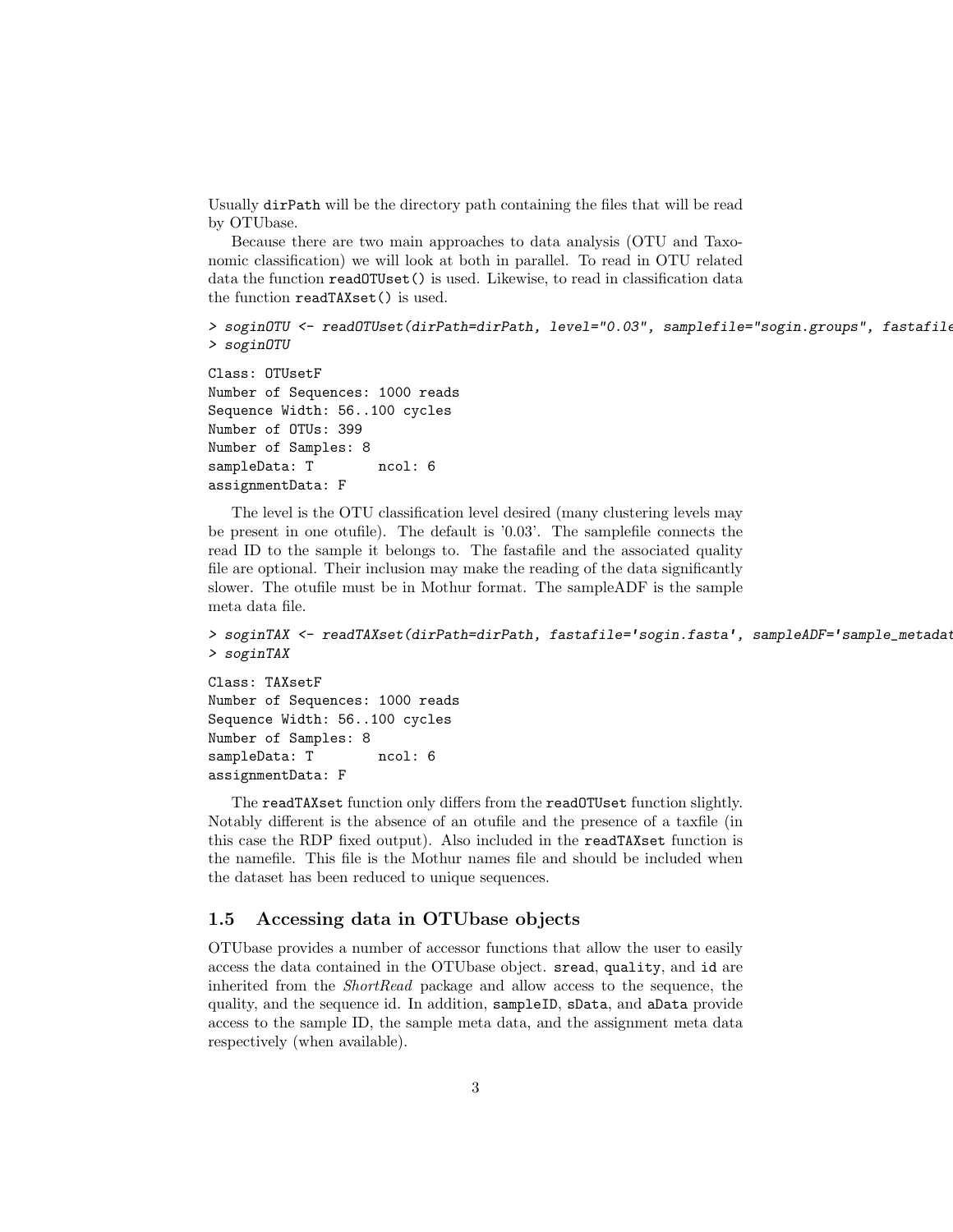```
A BStringSet instance of length 6
   width seq
[1] 14 D4WT9DQ06DVGFR
[2] 14 D4WT9DQ05C6YNI
[3] 14 D4WT9DQ12HNQY2
[4] 14 D4WT9DQ01AP0UQ
[5] 14 D4WT9DQ09FLPTJ
[6] 14 D27LU0R02A82DK
> head(sread(soginOTU))
 A DNAStringSet instance of length 6
    width seq
[1] 60 TGCCTTTGACATCCTCGGAACGGT...GGTGCCTTCGGGAACCGAGAGAC
[2] 71 TGGACTTGACATGTTAGTGTAAAC...AGCTTGCTCAAAGACACTATCAC
[3] 58 CGGGCTTGAAGTGCAAGCGACAAC...GATTTCCGCAAGGACGCTTGTAG
[4] 64 TGGTCTTGACATCCCGGGAATCTC...CCTCATTAGAGGAGCCTGGTGAC
[5] 60 AGGACTTGACATCCAGAGAACTCG...GGTGCCTTCGGGAACTCTGTGAC
[6] 59 ATCCCTTGACATCCTGCGAACTTT...TGGTGCCTTCGGAACGCAGTGAC
> head(sampleID(soginOTU))
[1] "53R" "53R" "115R" "FS312" "112R" "FS312"
> head(sData(soginOTU))
                 Site Lat_N Long_W Depth Temperature
53R Labrador seawater 58.3 \tilde{a}L<sup>529.133</sup> 1,400 3.5
55R Oxygen minimum 58.3 âL�M 329.133 500 7.1
112R Lower deep water 50.4 âL\tilde{S}25.000 4,121 2.3
115R Oxygen minimum 50.4 âL\tilde{S}25.000 550 7.0
137 Labrador seawater 60.9 âLÑS38.516 1,710 3.0
138 Labrador seawater 60.9 âL	Š38.516 710 3.5
        Cells
53R 6.4 A Ú 104
55R 1.8 A Ú 105
112R 3.9 AU 104
115R 1.5 AU 105
137 3.3 AU 104
138 5.2 \tilde{A}Ů 104
```
There are a couple accessors specific to OTUset or TAXset. To access the OTU IDs stored in OTUset objects, otuID is used. Likewise, to access the taxonomic classifications stored in TAXset objects, tax is used.

```
> head(otuID(soginOTU))
```
> head(id(soginOTU))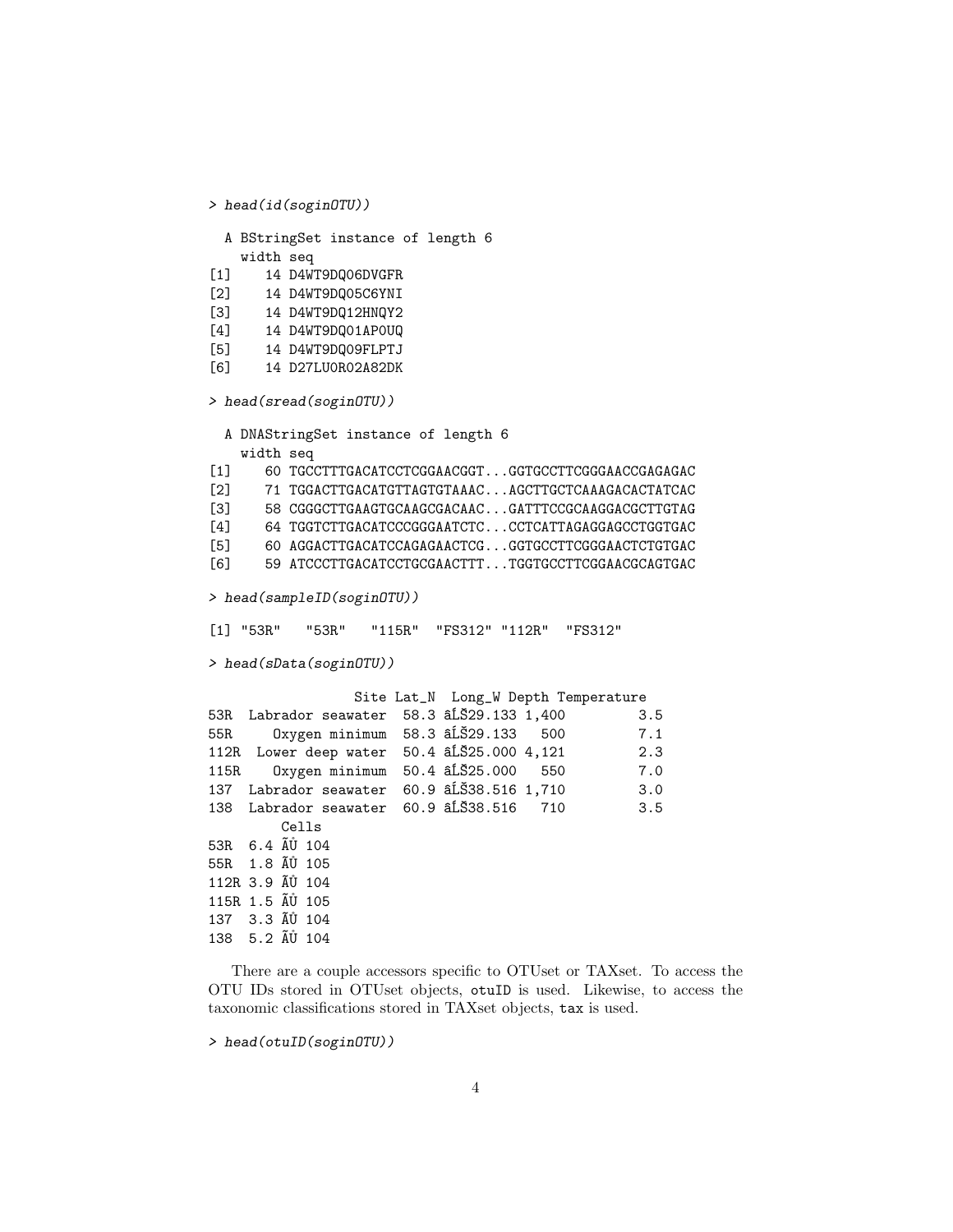```
[1] "otu221" "otu250" "otu116" "otu385" "otu59" "otu95"
> head(tax(soginTAX))
 root root_score domain domain_score phylum
1 Root 1.0 Bacteria 0.91 Proteobacteria
2 Root 1.0 Bacteria 0.91 Actinobacteria
3 Root 1.0 Bacteria 0.96 Actinobacteria
4 Root 1.0 Bacteria 1.00 Proteobacteria
5 Root 1.0 Bacteria 1.00 Proteobacteria
6 Root 1.0 Bacteria 1.00 Proteobacteria
 phylum_score class class_score
1 0.62 Gammaproteobacteria 0.46
2 0.10 Actinobacteria 0.10
3 0.16 Actinobacteria 0.16
4 1.00 Deltaproteobacteria 1.00
5 0.98 Gammaproteobacteria 0.97
6 1.00 Gammaproteobacteria 1.00
          order order_score family
1 Oceanospirillales 0.07 Halomonadaceae
2 Bifidobacteriales 0.04 Bifidobacteriaceae
3 Bifidobacteriales 0.06 Bifidobacteriaceae
4 Desulfobacterales 1.00 Desulfobulbaceae
5 Oceanospirillales 0.54 Oceanospirillaceae
6 Thiotrichales 1.00 Francisellaceae
 family_score genus genus_score
1 0.06 Modicisalibacter 0.03
2 0.04 Metascardovia 0.04
3 0.06 Parascardovia 0.02
4 1.00 Desulfocapsa 1.00
5 0.51 Oceanospirillum 0.44
6 0.63 Francisella 0.63
```
### 1.6 First data analysis steps

Now that the data is in the OTUbase object, we can now generate tables and figures that help analyze it. One of the first steps in many analyses is the generation of an abundance table. There is an OTUbase method that does this.

```
> abundOTU <- abundance(soginOTU, weighted=F, collab='Site')
> head(abundOTU)
```

| $\circ$ |        |  |  | Lower deep water Oxygen minimum Labrador seawater |  |
|---------|--------|--|--|---------------------------------------------------|--|
|         | otu1   |  |  |                                                   |  |
|         | otu10  |  |  |                                                   |  |
|         | otu100 |  |  |                                                   |  |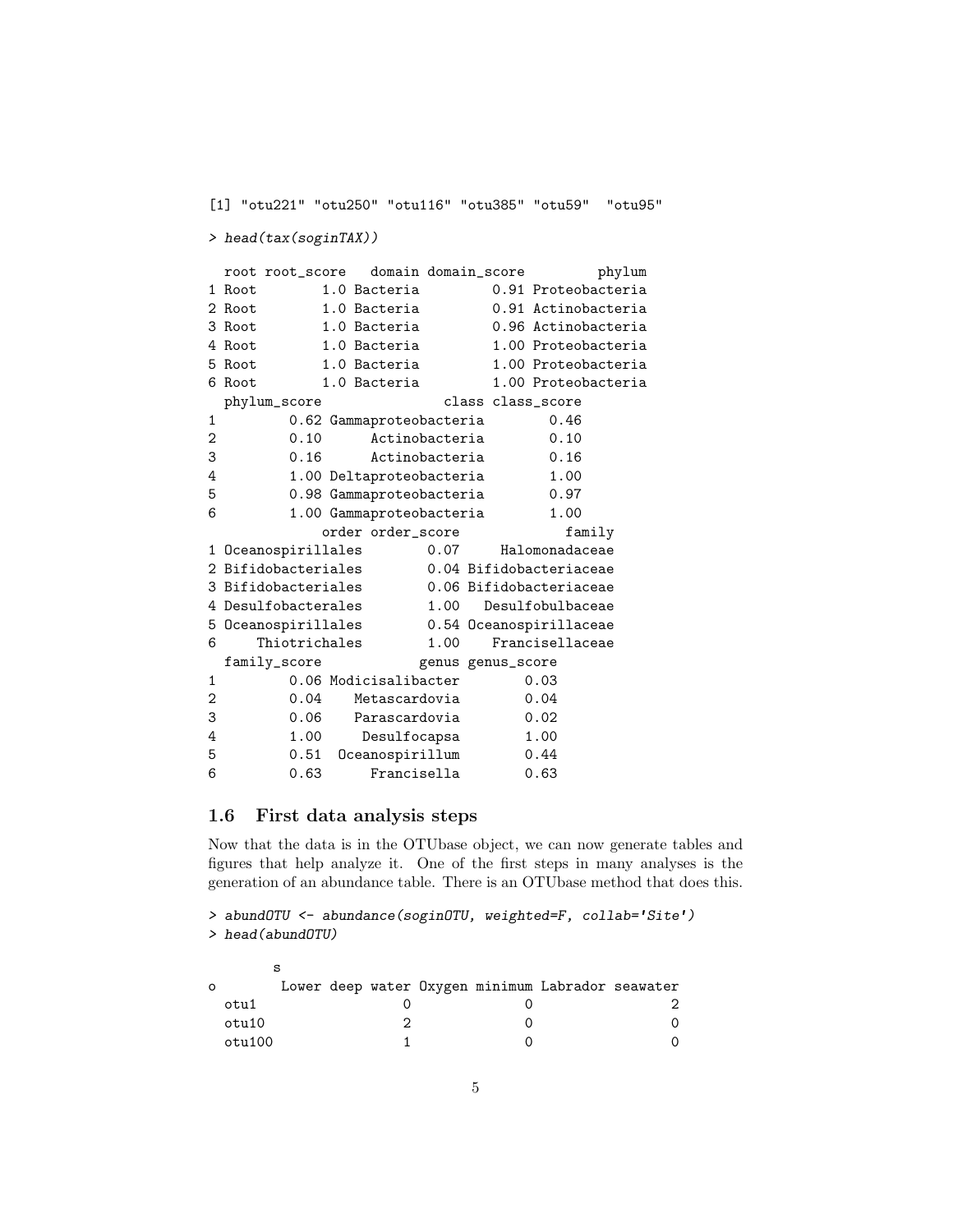|         | otu101                      | 0                                                  | 0            |        | 0        |  |
|---------|-----------------------------|----------------------------------------------------|--------------|--------|----------|--|
|         | otu102                      | 0                                                  | 0            |        | 0        |  |
|         | otu103                      | 0                                                  | 0            |        | 0        |  |
|         | S                           |                                                    |              |        |          |  |
| $\circ$ |                             | Labrador seawater Labrador seawater Oxygen minimum |              |        |          |  |
|         | otu1                        | 1                                                  | $\mathbf{1}$ |        | 0        |  |
|         | otu10                       | 0                                                  | 0            |        | 0        |  |
|         | otu100                      | 0                                                  | 0            |        | 0        |  |
|         | otu101                      | 0                                                  | 0            |        | 0        |  |
|         | otu102                      | 1                                                  | 0            |        | 0        |  |
|         | otu103                      | 0                                                  | 0            |        | $\Omega$ |  |
|         | S                           |                                                    |              |        |          |  |
| o       |                             | Bag City Marker 52                                 |              |        |          |  |
|         | otu1<br>0                   | 0                                                  |              |        |          |  |
|         | otu10<br>0                  | 0                                                  |              |        |          |  |
|         | otu100<br>$\mathbf{1}$      | 0                                                  |              |        |          |  |
|         | $\overline{2}$<br>otu101    | 0                                                  |              |        |          |  |
|         | otu102<br>0                 | 0                                                  |              |        |          |  |
|         | otu103<br>$\mathbf{1}$      | $\overline{2}$                                     |              |        |          |  |
| $\circ$ | S                           |                                                    |              |        |          |  |
|         |                             | Lower deep water Oxygen minimum                    |              |        |          |  |
|         | Abiotrophia                 | 0                                                  |              | 0      |          |  |
|         | Acetivibrio                 | 0                                                  |              | 0      |          |  |
|         | Acinetobacter               | 0                                                  |              | 0      |          |  |
|         | Actibacter<br>Aestuariicola | 0                                                  |              | 0      |          |  |
|         | Agromonas                   | 0<br>0                                             |              | 0<br>0 |          |  |
|         | S                           |                                                    |              |        |          |  |
| $\circ$ |                             | Labrador seawater Labrador seawater                |              |        |          |  |
|         | Abiotrophia                 | 0                                                  |              | 1      |          |  |
|         | Acetivibrio                 | 0                                                  |              | 0      |          |  |
|         | Acinetobacter               | 0                                                  |              | 1      |          |  |
|         | Actibacter                  | 0                                                  |              | 0      |          |  |
|         | Aestuariicola               | 0                                                  |              | 0      |          |  |
|         | Agromonas                   | 0                                                  |              | 0      |          |  |
|         | S                           |                                                    |              |        |          |  |
| $\circ$ |                             | Labrador seawater Oxygen minimum Bag City          |              |        |          |  |
|         | ${\tt Abiotrophia}$         | 0                                                  |              | 0      | 0        |  |
|         | Acetivibrio                 | 0                                                  |              | 0      | 1        |  |
|         | Acinetobacter               | 0                                                  |              | 0      | 0        |  |
|         |                             |                                                    |              |        |          |  |
|         | Actibacter<br>Aestuariicola | 0<br>0                                             |              | 0<br>0 | 1<br>1   |  |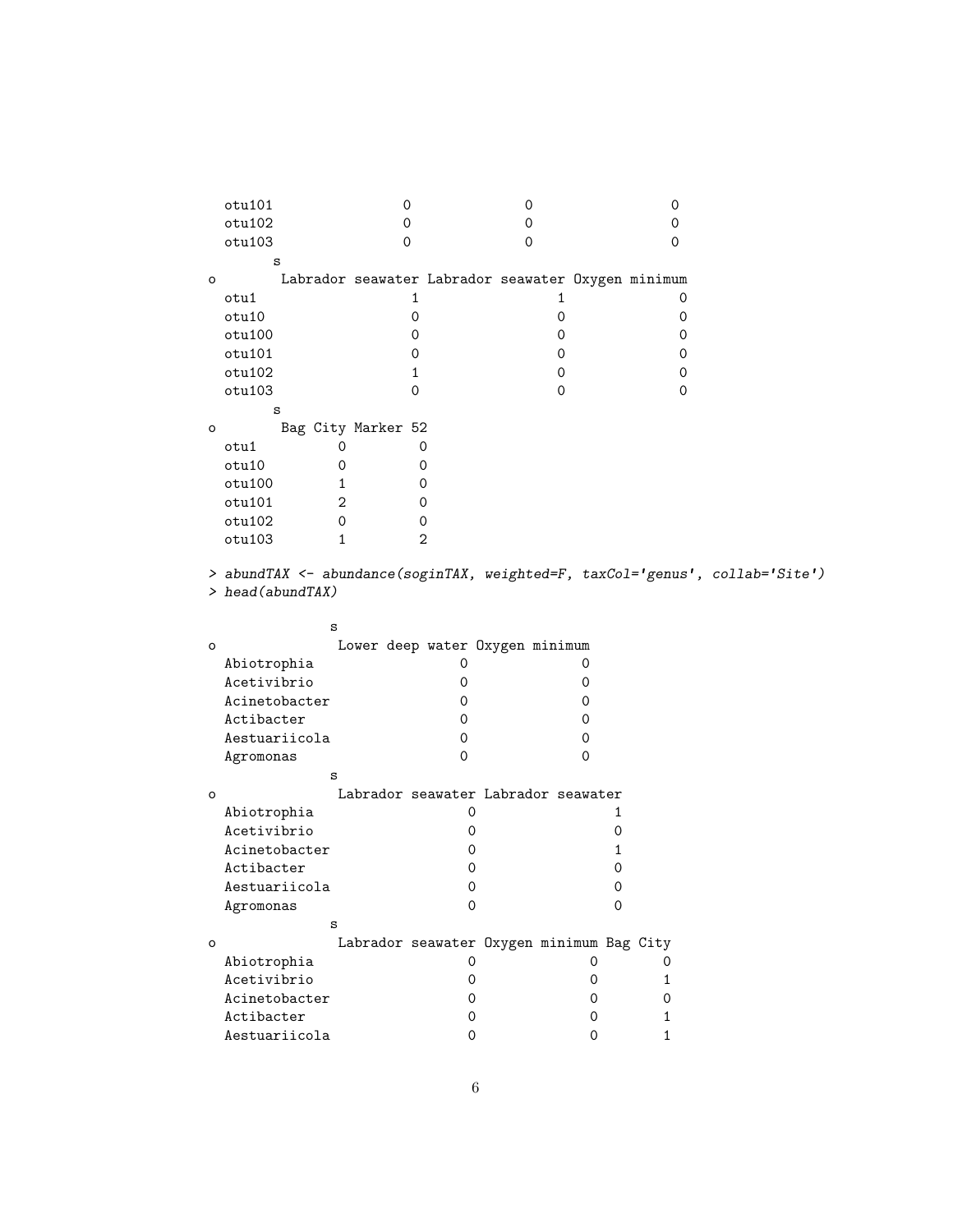| Agromonas |  |  |  |
|-----------|--|--|--|
|-----------|--|--|--|

| ი |               | Marker 52 |   |
|---|---------------|-----------|---|
|   | Abiotrophia   |           |   |
|   | Acetivibrio   |           |   |
|   | Acinetobacter |           | 0 |
|   | Actibacter    |           | 3 |
|   | Aestuariicola |           | Ω |
|   | Agromonas     |           |   |

s

It should be noted that the abundance method for TAXset objects requires one extra piece of information, the column of the classification desired. The abundance can be generated from any of them (genus, family, etc). Other options are also available in the abundance methods. For example, the abundance can be generated based on any column in the assignment data. For more on the abundance method please see the help documentation.

One of the strengths of OTUbase is that by being in the R environment it can take advantage of a number of available data analysis packages. One of these packages is vegan. vegan is an R package that provides many tools to analyze ecological type data. It includes diversity estimation and cluster analysis.

Using the functions provided by vegan and the abundance table previously generated:

```
> estrichOTU <- apply(abundOTU, 2, estimateR)
> estrichOTU
       s
        Lower deep water Oxygen minimum
 S.obs 57.000000 44.000000
 S.chao1 192.125000 176.000000
 se.chao1 60.975679 74.630319
 S.ACE 283.067602 154.791782
 se.ACE 7.841178 8.026768
       s
        Labrador seawater Labrador seawater
 S.obs 49.000000 48.00000
 S.chao1 254.000000 159.42857
 se.chao1 110.794024 53.88188
 S.ACE 230.006548 320.32000
 se.ACE 5.532269 11.21429
       s
        Labrador seawater Oxygen minimum Bag City
 S.obs 37.000000 29.000000 110.00000
 S.chao1 145.750000 191.500000 384.61538
 se.chao1 62.860021 104.644533 96.01630
 S.ACE 147.625000 182.685606 579.22305
 se.ACE 3.619804 2.553564 16.82521
```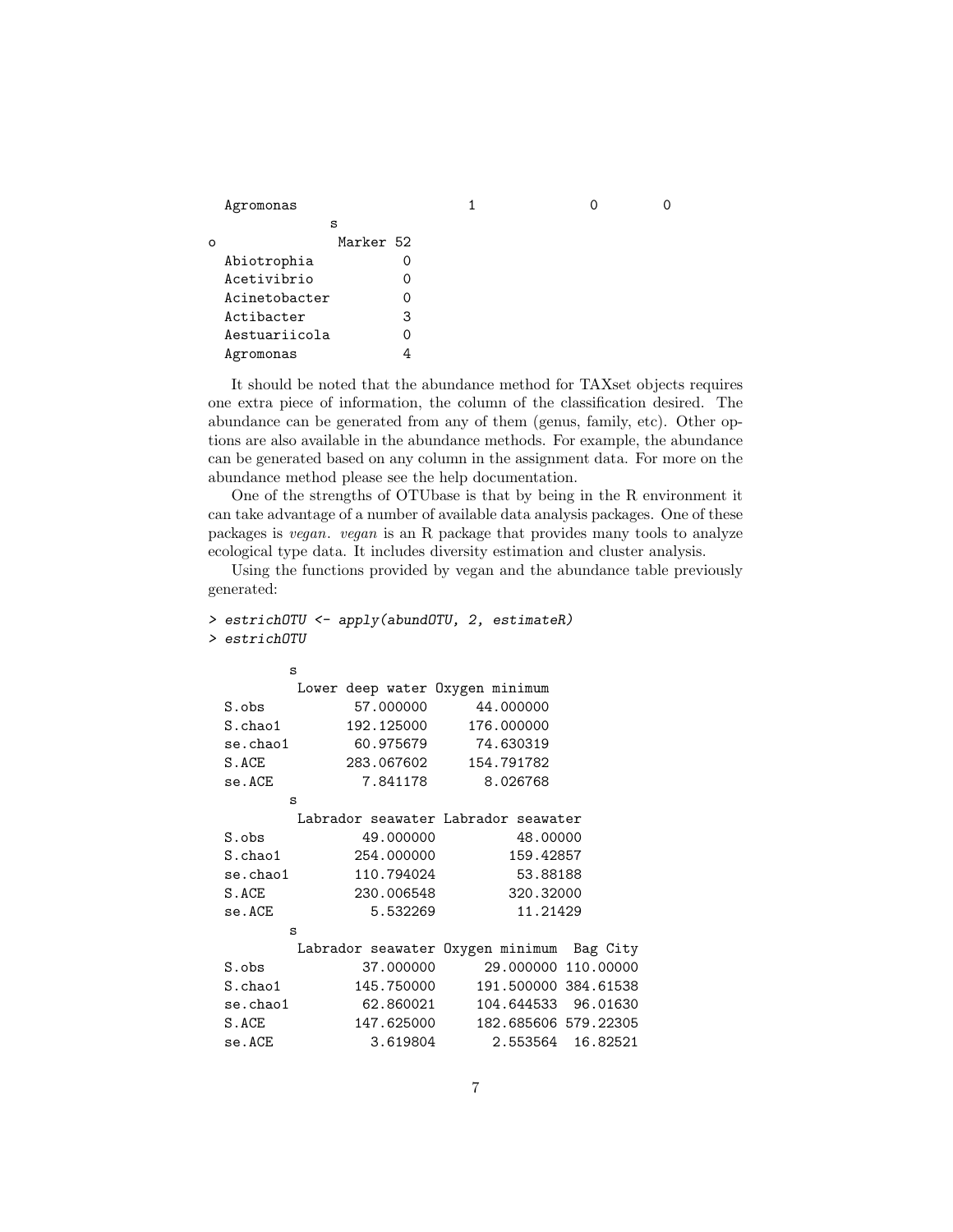s Marker 52 S.obs 130.00000 S.chao1 308.00000 se.chao1 54.70480 S.ACE 392.65701 se.ACE 12.75554 > estrichTAX <- apply(abundTAX, 2, estimateR) > estrichTAX s Lower deep water Oxygen minimum S.obs 48.00000 34.000000 S.chao1 118.00000 64.000000 se.chao1 33.36542 17.882622 S.ACE 202.70270 77.238156 se.ACE 10.26136 5.658764 s Labrador seawater Labrador seawater S.obs 41.00000 35.000000 S.chao1 173.00000 122.750000 se.chao1 74.62941 52.070518 S.ACE 167.54231 132.763430 se.ACE 4.56640 5.203785 s Labrador seawater Oxygen minimum Bag City S.obs 29.000000 22.000000 91.000000 S.chao1 67.000000 107.500000 253.750000 se.chao1 23.913688 59.310721 62.402381 S.ACE 98.141354 194.379259 290.053022 se.ACE 7.521336 9.549327 9.670711 s Marker 52 S.obs 88.000000 S.chao1 157.789474 se.chao1 26.353821 S.ACE 190.277732 se.ACE 8.276204

The vegan function vegedist and hclust have been combined into one OTUbase wrapper for convenience. This allows the user to quickly cluster the samples. This clustering can be done using a number of different distance and clustering methods.

> clusterSamples(soginOTU, distmethod='jaccard', clustermethod='complete', collab='Site')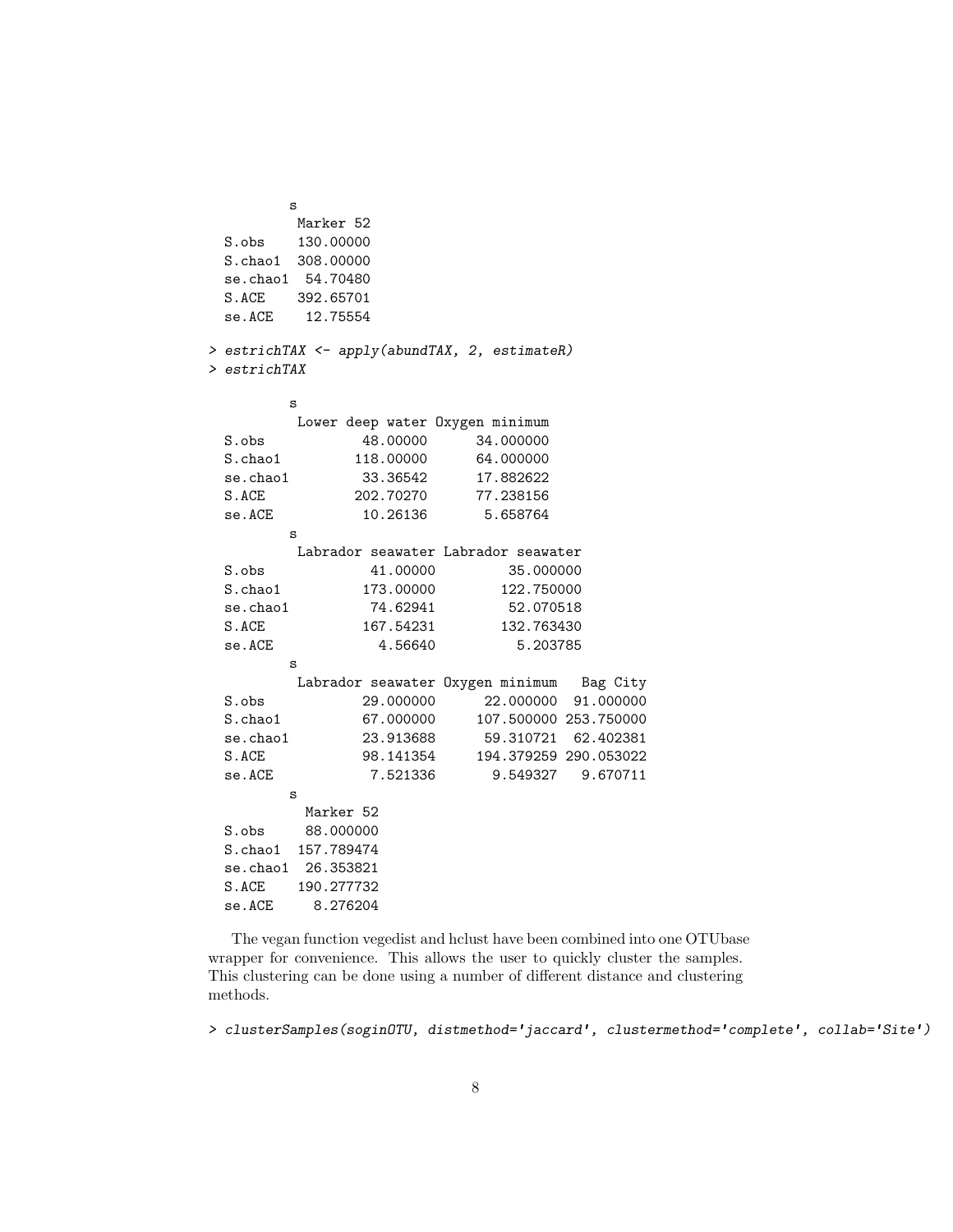```
Call:
hclust(d = d, method = clustermethod)Cluster method : complete
Distance : jaccard
Number of objects: 8
> clusterSamples(soginTAX, taxCol='genus', distmethod='jaccard', clustermethod='complete', o
Call:
hclust(d = d, method = clustermethod)Cluster method : complete
Distance : jaccard
Number of objects: 8
```
The user is encouraged to explore many functions available through vegan and other R packages. Commonly useful ones can then be brought into OTUbase to make their use more efficient.

# 2 Advanced features

A number of other functions are available. While the implementation is incomplete, subOTUset() is a function that allows the user to extract any OTUs or samples from the dataset to be analyzed separately. This makes it possible to remove one or more OTUs or samples from the analysis. Eventually this will be implemented using the more traditional '[' notation.

```
> soginReduced <- subOTUset(soginOTU, samples=c("137", "138", "53R", "55R"))
> soginReduced
```
Class: OTUsetF Number of Sequences: 222 reads Sequence Width: 56..100 cycles Number of OTUs: 127 Number of Samples: 4 sampleData: T ncol: 6 assignmentData: F

# 3 The structure of an OTUbase object

OTUbase objects include a number of possible slots. Inherited from ShortRead are sread, id, and quality. These slots, along with otuID, tax, and sampleID are all of identical length and order. For example, the first row in the id slot is connected to the first rows in the sread, quality, otuID, and sampleID slots. In other words, the first id represents the first sequence that has a quality described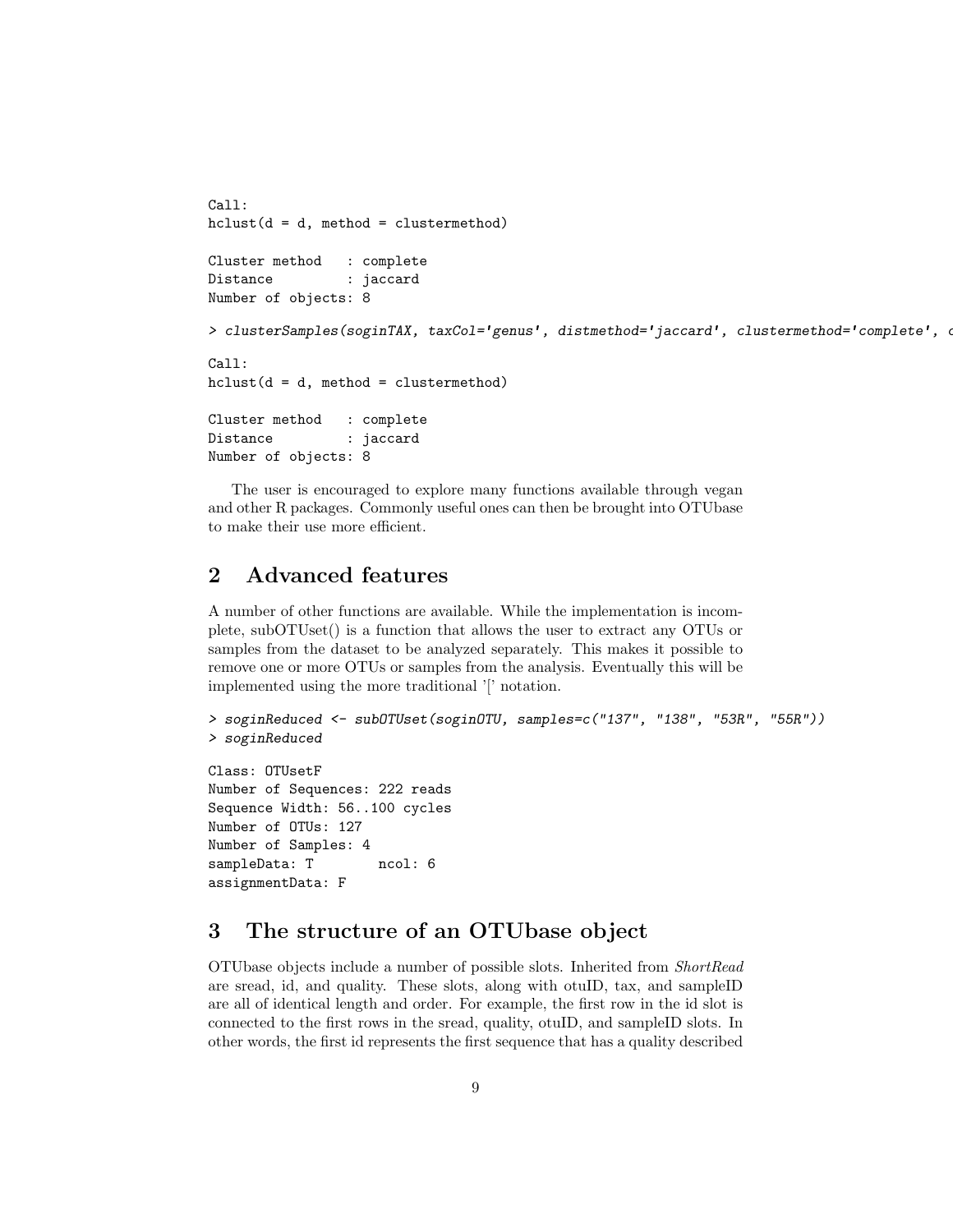by the first row of the quality slot; it is a member of the otu listed in the otuID slot and a member of the sample listed in the first row of the sample slot.

In addition there are two AnnotatedDataFrames. The sampleData data frame is linked to the sampleID slot through the sample IDs. The assignment-Data data frame is linked to the otuID slot through the OTU IDs.

There are slight differences in the OTUset objects and the TAXset objects. In the TAXset objects, the assignmentData data frame is not explicitly linked to the tax slot.

## 4 Conclusions and directions for development

OTUbase provides an organization and structure for OTU data and taxonomic classification data produced during the analysis of amplicon sequences. This allows the user to quickly and easily analyze amplicon data.

While the structure and a few basic functions are available withing OTUbase, there are a large number of possible improvements and extensions that have yet to be developed. OTUbase provides a structure for the data but functions for downstream analysis are not yet included. Future development will include a better integration of OTUbase with other available R packages such as vegan and the inclusion of a wider variety of functions for data analysis.

## 5 References

Sogin, M., H. Morrison, J. Huber, D. Welch, S. Huse, P. Neal, J. Arrieta, and G. Herndl. 2006. Microbial diversity in the deep sea and the underexplored "rare biosphere." Proc. Natl. Acad. Sci. U. S. A. 103:12115-12120

Schloss PD, et al. (2009) Introducing mothur: Open-source, platformindependent, community-supported software for describing and comparing microbial communities. Appl Environ Microbiol 75:7537-7541

Wang, Q, G. M. Garrity, J. M. Tiedje, and J. R. Cole. 2007. Naïve Bayesian Classifier for Rapid Assignment of rRNA Sequences into the New Bacterial Taxonomy. Appl Environ Microbiol. 73(16):5261-7